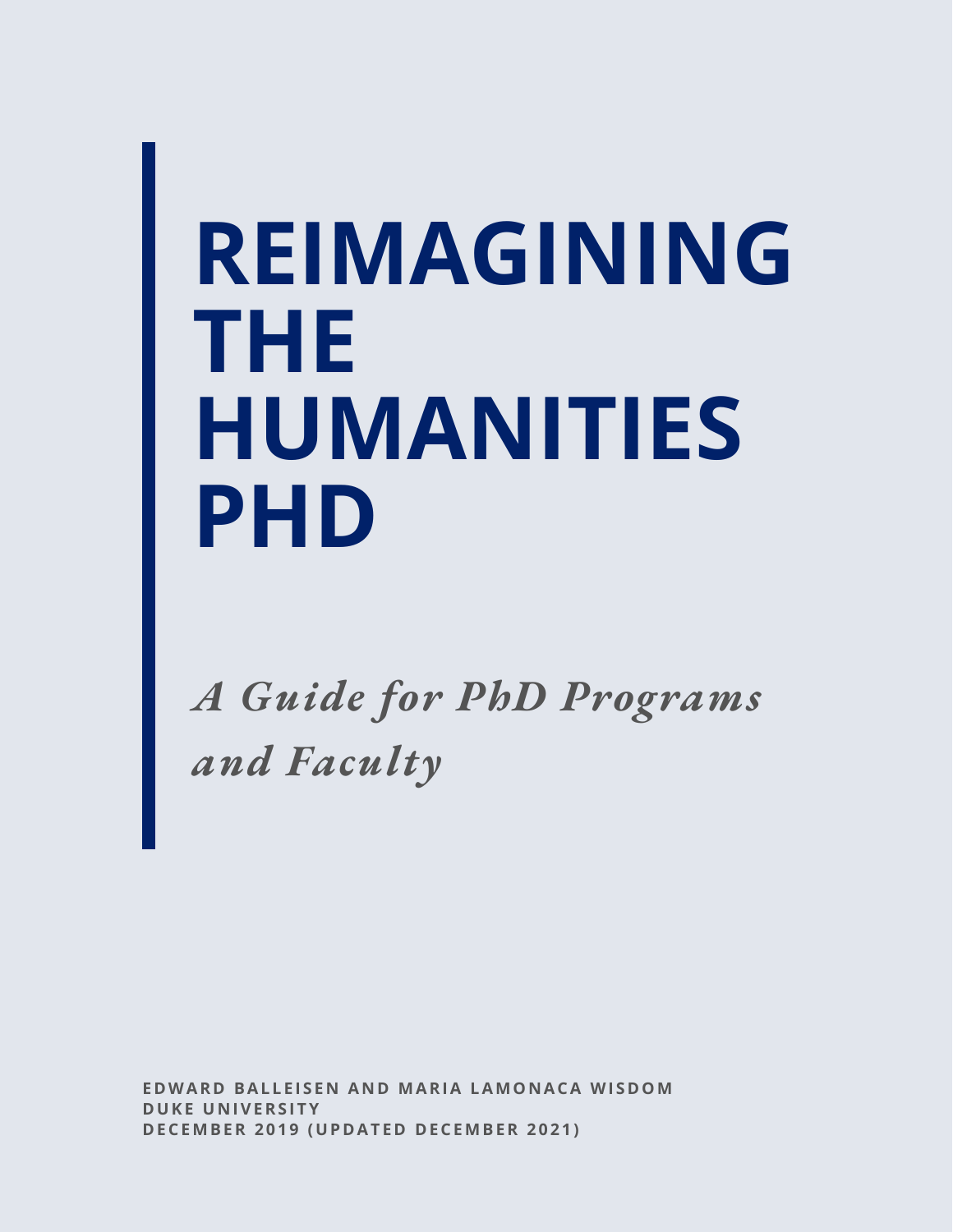# Table of Contents

| Appendix B: A Sampling of Resources and Opportunities to Enrich Humanities Doctoral Training at |  |
|-------------------------------------------------------------------------------------------------|--|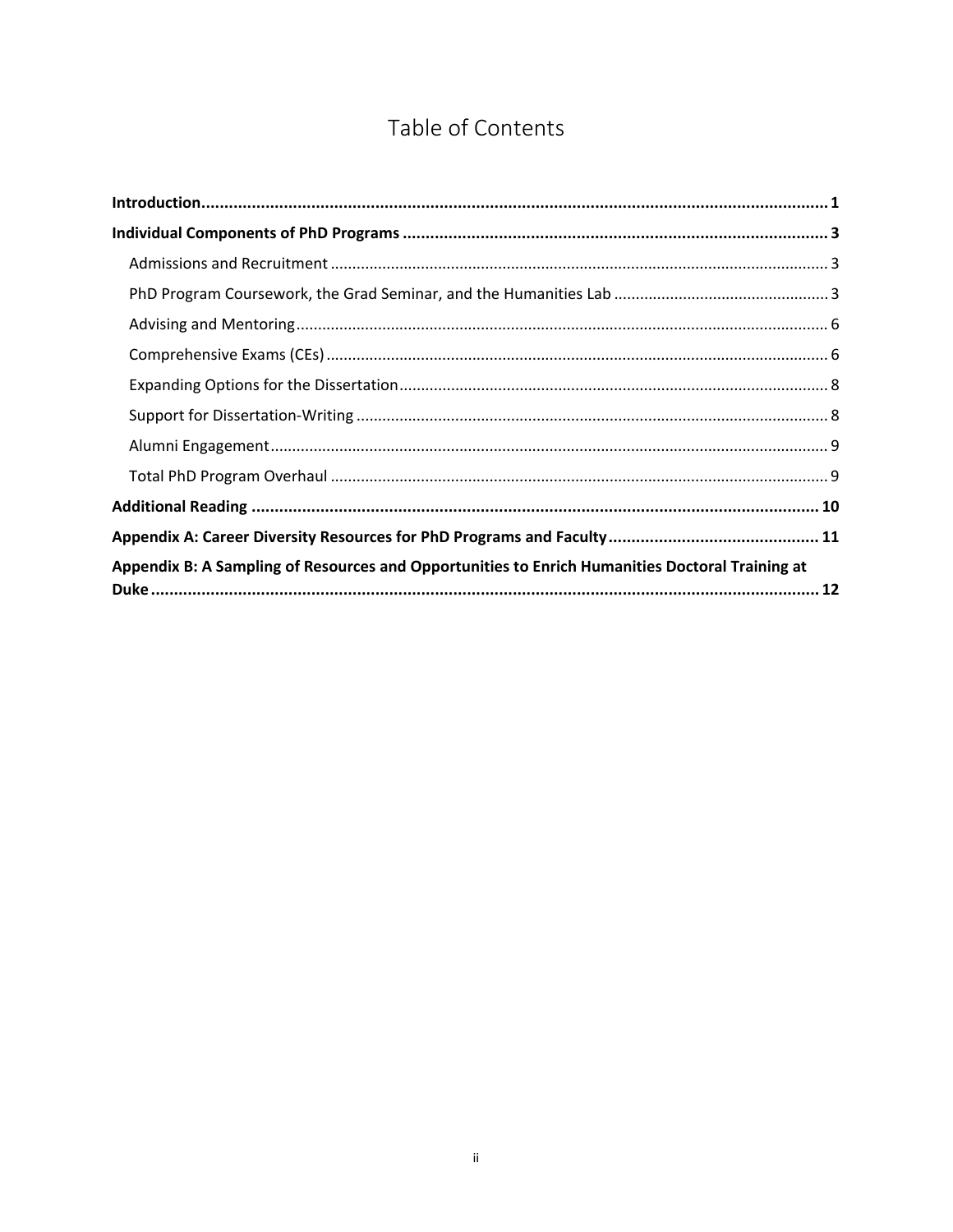# <span id="page-2-0"></span>**Introduction**

# **What does "reimagining the PhD" mean and why should programs engage in such a process?**

*"The PhD degree has not essentially been altered since its institution in the late nineteenth century, while everything surrounding the PhD—the landscape of higher education, and the challenges and opportunities inside and outside of it—has altered mightily."* [\(Weisbuch and](https://mellon.org/media/filer_public/35/32/3532f16c-20c4-4213-805d-356f85251a98/report-on-doctoral-education-reform_june-2016.pdf) Cassuto, 2016)

National conversations about rethinking the humanities PhD date back more than a quarter century. For a summary of major foundation-funded reports and initiatives on this topic, see the introduction of ["Reforming Doctoral Education, 1990-2015: Recent Initiatives and Future Prospects,"](https://mellon.org/news-blog/articles/reforming-doctoral-education-1990-2015-recent-initiatives-and-future-prospects/) commissioned by the Mellon Foundation (2016).

Across three decades and approximately a dozen high-profile reports, findings and recommendations have remained consistent. Calls to rethink doctoral training reflect overlapping concerns about the structure of PhD programs, the forms of knowledge they train students to produce, and the increasing diversity of career outcomes for PhD program graduates. More specific critiques include:

- Limited diversity in PhD program cohorts
- Advising and mentoring of notably uneven quality
- A growin[g mental health crisis](https://cgsnet.org/pressing-issue-mental-wellness-graduate-students-0) among doctoral students
- Long time to degree (7 years on average for the humanities)
- Hyper-specialized research outcomes that often do not translate well across disciplines or beyond the academy
- Insufficient engagement with the post-2008 contraction of the academic job market
- PhD training that insufficiently prepares students for academic jobs beyond R1 institutions
- PhD training that insufficiently equips students for research in digital humanities or other work in collaborative teams

Despite the regular appearance of inquiries that lead to similar conclusions, until recently the pace of change has proved slow, with most movement occurring around issues of demographic diversity and attention to pedagogical training. Partly as a result of initiatives by the National Endowment for Humanities, the Mellon Foundation, the American Council of Learned Societies, the American Historical Association, and the Modern Languages Association, a growing number of universities and departments are reexamining their missions, curricula, strategy for building a more inclusive climate, and approaches to advising and mentoring.

Our hope is that programs undertaking this sort of reexamination will reap a variety of benefits – deeper applicant pools; stronger intellectual community; more creative scholarship from doctoral students; reduced incidence of mental health issues among doctoral students; and smoother transitions to postdegree careers.

As all reports indicate, and as more recent experimentation makes clear, **no significant change in doctoral education is possible without the engagement, commitment, and creativity of a critical mass of PhD program leaders and other graduate faculty.**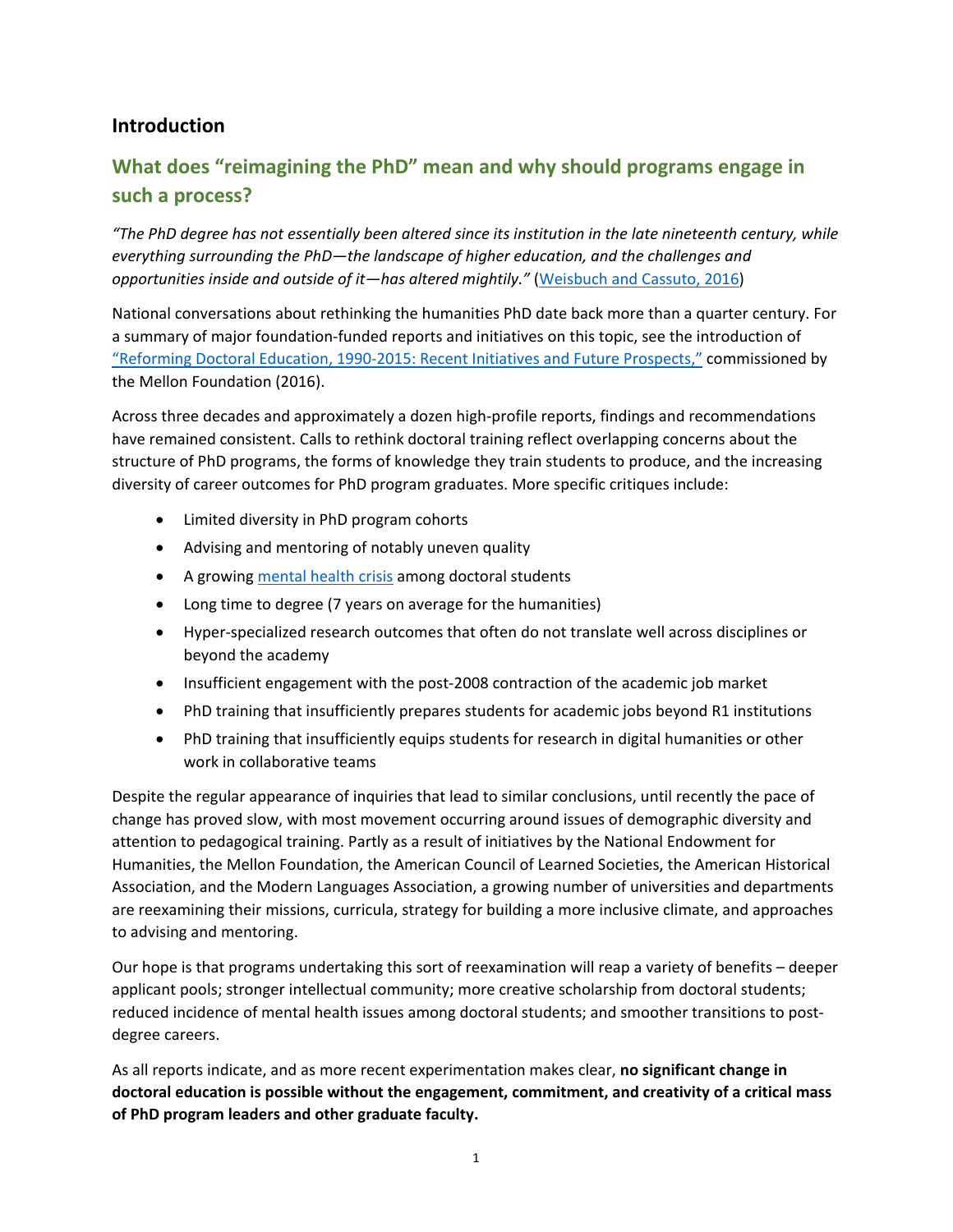# **So how can we most efficiently learn about the emerging ideas that would make most sense for our department?**

There are already plenty of good ideas and models on the table. To date, reforms in humanities PhD training have fallen into two major channels: co-curricular or **extra-curricular initiatives** (resources and innovations that sit outside of PhD programs) and **curricular changes within PhD programs** (everything from admissions processes to coursework to mechanisms through which students move on to dissertation research to the structure of the dissertation). So far, most experimentation has focused on developing extra-curricular professional development resources for doctoral students and providing curricular opportunities outside degree programs; that has been the case at Duke. For an overview of the major endeavors that have occurred under Duke's NEH Next Generation Implementation Grant (2016-19), "Doctoral Training for the Versatile Humanist," see our [final report to NEH.](https://sites.duke.edu/versatilehumanists/files/2019/12/doctoral-training-for-the-versatile-humanist-final-report-2019.pdf) Those interested in learning about a broader overview of doctoral program innovations and resources at Duke may consult Appendix B.

The remainder of this document features creative curricular modifications and enhancements to humanities PhD programs across North America.<sup>[1](#page-3-0)</sup> We lack a concise inventory of the swiftly-growing number of innovations in doctoral training that have emerged across a complex and too-often siloed higher education landscape. Consider this overview as a starting-point for faculty, students, and administrators thinking about how to improve doctoral training in the humanities.

# **If we decide, as a faculty, to implement some structural changes in our PhD program, what resources can help us get started?**

One place to begin is with **PhD program-specific recommendations from relevant disciplinary associations**. Many societies have done a great deal of careful research and analysis, both of the issues at hand and undertakings among specific departments, though the scope of work to date does vary. For example, colleagues in English, Literature, and Modern Languages may wish to review the ["Report of the](https://apps.mla.org/pdf/taskforcedocstudy2014.pdf)  [MLA Task Force on Doctoral Study in Modern Language and Literature"](https://apps.mla.org/pdf/taskforcedocstudy2014.pdf) (2014). Resources from other disciplinary societies tend to emphasize skills training for nonfaculty roles rather than curricular experimentation. You can find relevant links in the "Career Diversity Resources" appendix at the end of this document. (Such endeavors often engage with questions about how to improve training for academic paths as well as careers beyond the academy.)

# **We've digested disciplinary recommendations/resources. Now what?**

Below we outline resources and models related to different components of a PhD program: recruitment of diverse PhD program cohorts; coursework/grad seminars; comprehensive exams; the dissertation; leveraging alumni relationships; and advising and mentoring.

<span id="page-3-0"></span> $1$  Our initial goal in compiling a version of this overview was to support Duke PhD programs in undertaking reappraisals of their curricula, structure, climate, and other features. But we thought it might prove useful to programs elsewhere as well.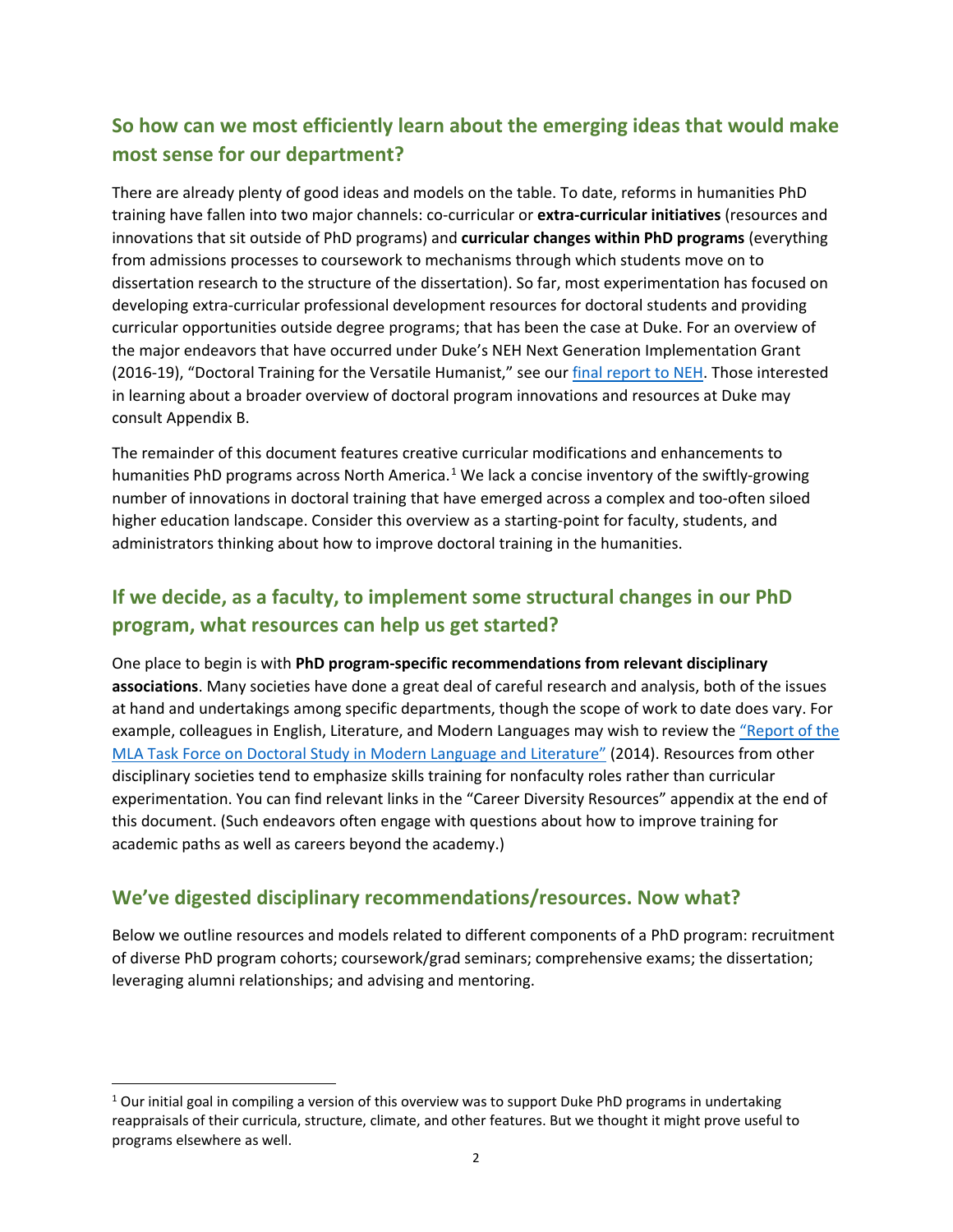# <span id="page-4-0"></span>**Individual Components of PhD Programs**

# <span id="page-4-1"></span>**Admissions and Recruitment**

Several recent studies indicate that frequently used criteria for graduate school admissions do not reliably predict program completion or other positive outcomes, and tend to place women as well as racially and socioeconomically diverse applicants at a disadvantage. A growing literature examines issues around admissions and demographic diversity, with key examples offered below. (There has been less attention given to the question of how to build doctoral cohorts that incorporate a diversity of complementary intellectual interests and analytical skills.)

### *Resources and context*

Peter Brooks, ["Are Graduate Programs Pressing Pause—or Pulling the Plug?,"](https://www.chronicle.com/article/are-graduate-programs-pressing-pause-or-pulling-the-plug) (2021)

Julia D. Kent and Maureen Terese McCarthy, ["Holistic Review in Graduate Admissions: A Report from](https://cgsnet.org/ckfinder/userfiles/files/CGS_HolisticReview_final_web.pdf)  [the Council of Graduate Schools"](https://cgsnet.org/ckfinder/userfiles/files/CGS_HolisticReview_final_web.pdf) (2016)

Julie R. Posselt[, "Inside Graduate Admissions: Merit, Diversity, and Faculty Gatekeeping"](https://www.hup.harvard.edu/catalog.php?isbn=9780674088696) (2016)

# *Initiatives at specific universities*

CUNY Graduate Center: ["How to Increase Graduate-School Diversity the Right Way"](https://www.chronicle.com/article/How-to-Increase/245456) (2019); a spotlight on CUNY's undergraduate and graduate Pipeline Fellows Programs

Harvard: ["A Broken Pipeline: Minority Students and the Path to the PhD"](https://www.thecrimson.com/article/2016/4/27/minority-students-PhD-pipeline/) (2016); includes mention of admissions practices/perspectives across several humanities programs

Michigan: [Michigan Humanities Emerging Research Scholars Program;](https://rackham.umich.edu/rackham-life/diversity-equity-and-inclusion/michhers/) a summer research experience "designed to encourage rising seniors, recent B.A.s and terminal master's students from diverse cultural, economic, geographic and ethnic backgrounds to consider pursuing a doctoral degree in the humanities at the University of Michigan"

Duke: ["Director of UNCF/Mellon Program Shares Insights on Recruiting from HBCUs;"](https://gradschool.duke.edu/about/news/director-uncfmellon-program-shares-insights-recruiting-hbcus) write-up of inspiring 2019 conversation with Duke faculty and staff

Also Duke: [Sloan Scholarships;](https://ucem.duke.edu/sloan-scholarship/) although focused on STEM disciplines, this Duke undertaking to diversify doctoral cohorts may suggest programmatic innovations relevant for humanities programs

# <span id="page-4-2"></span>**PhD Program Coursework, the Grad Seminar, and the Humanities Lab**

A significant fraction of graduate courses are driven by the research interests of faculty members, a model that can work well when doctoral students have overlapping intellectual interests. Recent critiques of this approach, however, raise questions about how well it serves many graduate students. (For an encapsulation of this critical view, see Leonard Cassuto's essay in the *Chronicle of Higher Education*, ["Student-Centered Graduate Teaching.](https://www.chronicle.com/article/Student-Centered-Graduate/142791)) Some PhD programs have taken up the challenge of "backwards-engineering" course design, starting with the needs of students. Faculty in these programs have sought to identify the skills and competencies that foster excellence in research and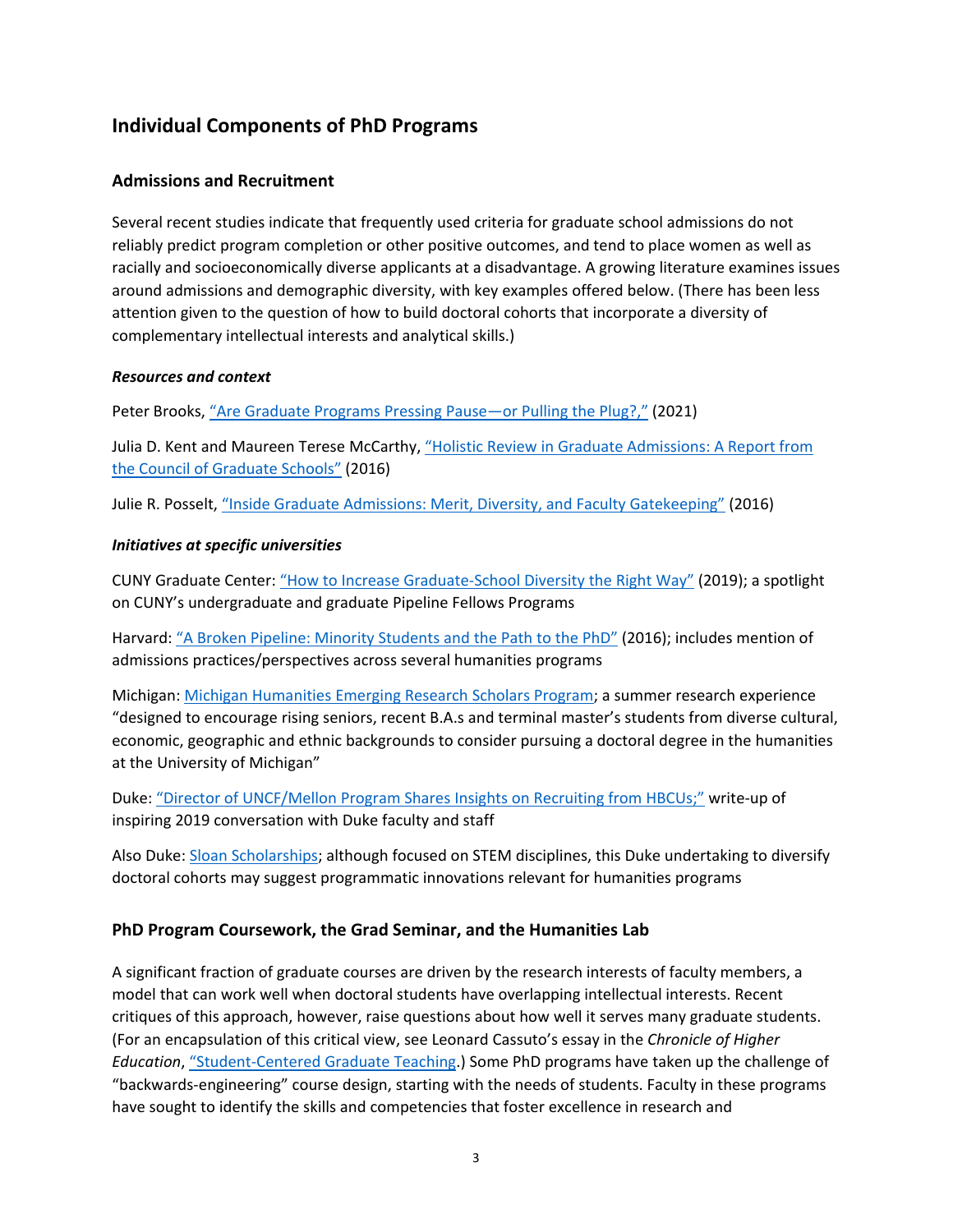communication, whether within or outside academia, and to build seminars around the cultivation of those skills and competencies.

The American Historical Association has sought to facilitate such revision of graduate courses by specifying ["The Career Diversity Five Skills,"](https://www.historians.org/jobs-and-professional-development/career-resources/five-skills) based on focus groups with History PhDs working within and beyond the academy. These skills are: 1) communication; 2) collaboration; 3) quantitative literacy; 4) intellectual self-confidence; and 5) digital literacy. The AHA has also convened a cohort of more than 30 doctoral programs to share ideas and best practices around doctoral education, including the reconfiguring of seminar offerings. You can find an extensive set of resource[s here.](https://www.historians.org/jobs-and-professional-development/career-diversity-for-historians/career-diversity-faculty-resources)

Two other key facilitators of curricular experimentation have been the National Endowment for the Humanities, through the Next Generation institutional grant program that supported over thirty universities between 2016 and 2019, and the Mellon Foundation, which embarked on a series of largescale grants to universities that wish to experiment with humanities doctoral training. Recipients of Mellon grants include Brandeis, the University of Iowa, Washington University in St. Louis, New York University, the University of Washington, and Emory. To this point, most Mellon grantees publicly provided only sketches of their initiatives.

Key curricular ideas that emerged from both the NEH Next Generation program and Mellon grants include:

- Coordination of related seminar offerings across departments
- New courses in digital humanities and public humanities
- New humanities courses developed in collaboration with professional schools
- Seminars built around internship experiences or collaborative research projects
- Development of humanities labs premised on collaborative research opportunities and community engagement.

If faculty members don't have the time or resources to rethink an entire course or develop a humanities lab, more modest adjustments may still be worth considering. After investigating humanities initiatives for a research project at the University of Michigan, postdoctoral fellow Matthew Woodbury highlighted the power of rethinking assignments. In "Preparing for Humanities Careers: Suggestions for Doctoral [Students and Departments,"](https://sites.lsa.umich.edu/humanities-phd-proj/2018/04/16/preparing-for-humanities-careers-suggestions-for-doctoral-students-and-departments/) he suggests that professors embrace a modular approach to ensure "a diversity of assessments and experiences." The report recommends incorporating nontraditional assignments such as op-eds, book reviews, or digital exhibits; modifying existing course assignments to be more collaborative; and/or building in a component that involves partnership with a group or organization beyond the university.

Still other possibilities might be suggested by rethinking the near total reliance on the semester-long seminar with shared reading and individual writing assignments. Among the options: more flexible tutorials, lab-type and group-driven research experiences, and modules that take up half or even onethird of a semester, or [other experiments.](https://www.chronicle.com/article/how-to-save-the-humanities-ph-d-kill-the-doctoral-seminar)

Below we offer several additional models for rethinking curricular offerings, beginning with examples of innovative graduate courses and then moving on to more ambitious curricular frameworks, such as collaborative projects and certificates.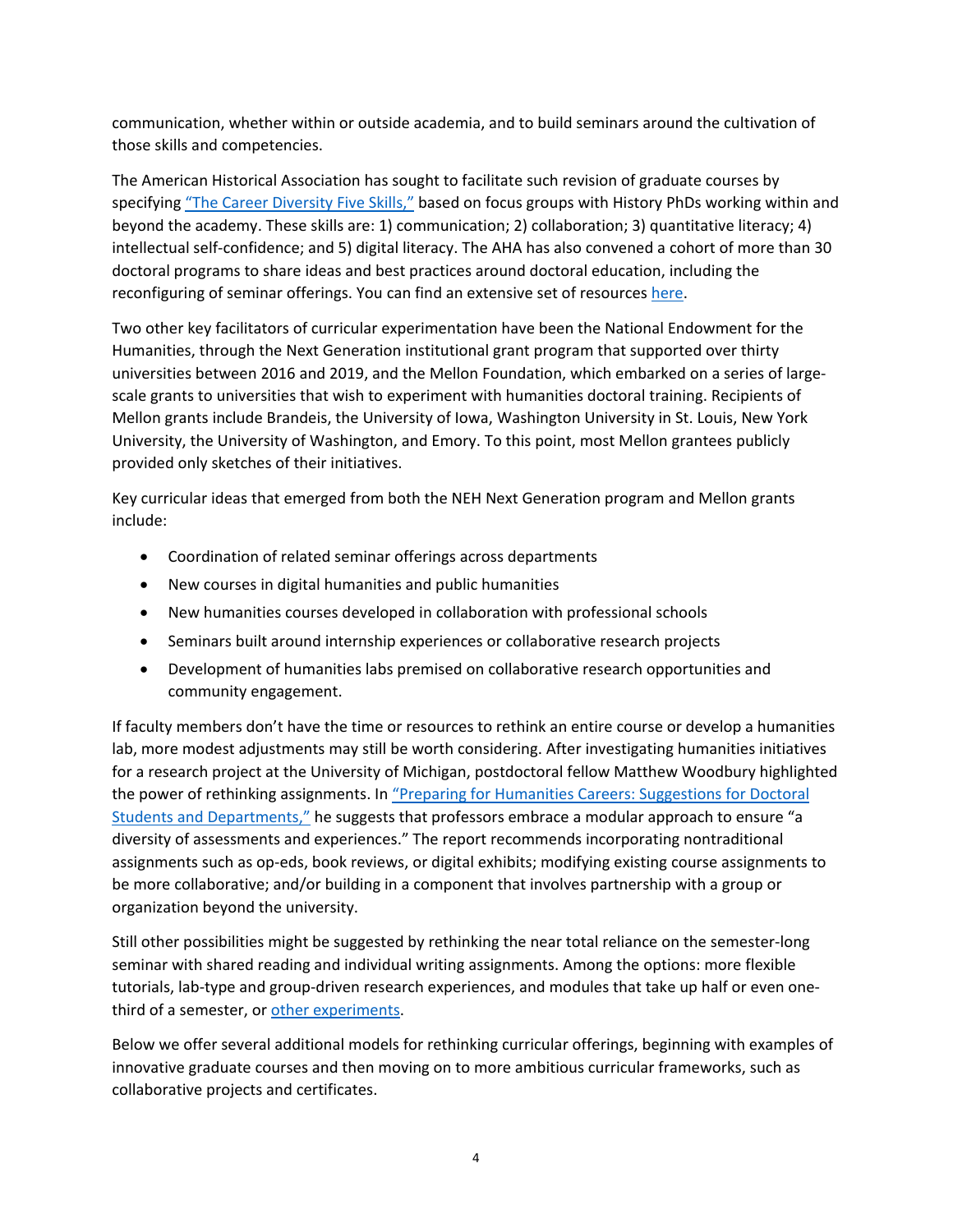### *Individual courses*

[HistoryLabs: Collaborative Research Seminar](https://rackham.umich.edu/about/strategic-vision/historylabs-collaborative-research-seminar-hist-717-an-affirmative-answer-for-the-humanities/) (U Michigan): In partnership with the United States Holocaust Museum, this seminar challenged students to develop online primary source modules for the museum; all research, analysis, and writing was carried out by student teams, with ongoing engagement from museum staff.

[Modular Courses](https://hrc.rice.edu/modular-courses) (co-taught with nonacademics, community practitioners) (Rice): Consisting of multiple modules, "each taught by either Rice faculty members, external curators, and/or members of the Texas Medical Center… [These courses] mak[e] it possible for leaders in the arts, culture, and medicine to connect their respective practices with current scholarship and have a hand in shaping future generations of practitioners and/or scholars."

### ["A Faculty/Librarian Collaboration to Restructure a Graduate Research Methods Class for French](https://sites.lsa.umich.edu/humanities-phd-proj/wp-content/uploads/sites/535/2017/04/Devlin_Hayes_The-French-Review-article_Dec-2015.pdf)

[Literature Students"](https://sites.lsa.umich.edu/humanities-phd-proj/wp-content/uploads/sites/535/2017/04/Devlin_Hayes_The-French-Review-article_Dec-2015.pdf) (U Michigan): Incorporates various elements of professionalization not commonly included in methods courses, such as technology training, creating web-based professional portfolios, and the etiquette of presenting a conference paper. See course syllabus [here.](https://sites.lsa.umich.edu/humanities-phd-proj/wp-content/uploads/sites/535/2017/04/Intro-to-Grad-Studies_Syllabus_FA16_Final.pdf)

[The Many Professions of History](https://www.historians.org/jobs-and-professional-development/career-diversity-for-historians/career-diversity-faculty-resources/the-many-professions-of-history-(ucla)) (UCLA): This course was developed to facilitate History PhD student exploration of various career paths and to provide students with hands-on project-based learning.

### *Integrated, public-facing and/or collaborative projects, degrees, and certificates*

[African American Public Humanities Initiative](http://www.afampublichumanities.udel.edu/) (U Delaware): AAPHI provides stipend support for PhD students in History, English, and Art History in a five-year, cohort-based program. Training emphasizes public scholarship, community outreach, archival research, and digital humanities. Supported by an NEH Next Generation Implementation Grant, this project has linked graduate students to a host of connected undergraduate research projects, as well as extensive partnerships with external groups. It suggests how a department might reconfigure doctoral training around an ambitious multiyear "lab"-type endeavor.

[American Studies PhD](https://amst.iupui.edu/) (IUPUI): includes yearlong paid internships. "[T]he AMST PhD program at IUPUI does not tweak the traditional doctoral model, but rather builds an infrastructure for a collaborative and applied graduate school experience in order to close the distance between academia and the world that surrounds it."

[Digital Public Humanities Graduate Certificate](https://masononline.gmu.edu/programs/digital-public-humanities-graduate-certificate/) (George Mason): online program, required virtual internship with a unit of the Smithsonian Institution.

[Doctoral Certificate in Collaborative Humanities](https://humanities.brown.edu/courses/doctoral-certificate) (Brown): four courses and a workshop; includes "group presentations, collaborative online discussions, co-authored seminar papers, and other forms of intellectual partnership."

[Dual PhD in Comparative Media Analysis and Practice](https://wp0.vanderbilt.edu/cmap/) (Vanderbilt): an "add-on" PhD, advancing "the critical investigation of modern media culture and the innovative making of digital objects." Students graduate with a PhD from their core program (English, Anthropology, etc.) and a PhD in CMAP.

[Graduate Certificate in the Engaged and Public Humanities](https://publichumanities.georgetown.edu/home-page/cert-2021-certificate/) (Georgetown): three-day program offering exposure to "the theories and methods of the engaged and public humanities through collaborative workshops with humanities faculty and practitioners." Non-credit bearing. [Master's Program:](https://publichumanities.georgetown.edu/) three core courses, three electives, two mentored internships and/or field research projects and one capstone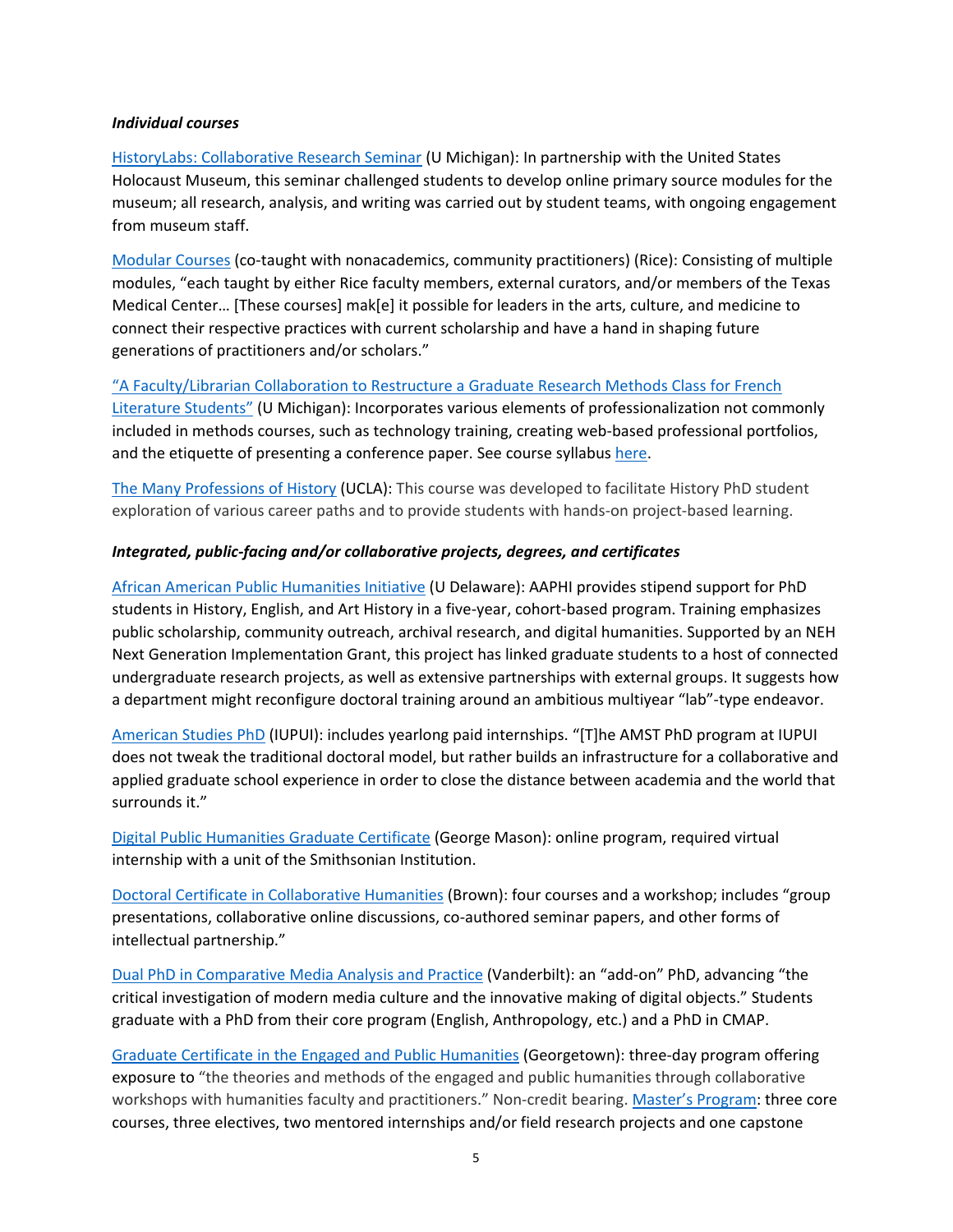project. [History PhD Program:](https://georgetown.app.box.com/s/is1qhmpjkfjg363f7yzzswshijxz9qrv) allows students to complete an internship in lieu of service to the department.

[Graduate Certificate in Public Humanities](https://ph.yale.edu/about-the-certificate-program) (Yale): one required course, a methods/theory course, a practicum (internship or micro-credential), capstone project, teaching component. Skills-base[d "micro](https://ph.yale.edu/certificate-program/micro-credential-option)[credential" options](https://ph.yale.edu/certificate-program/micro-credential-option) available in lieu of an internship. Also see Yale's ["Report of the Humanities Doctoral](https://image.message.yale.edu/lib/fe311570756405787c1278/m/1/0bfeafd2-c069-43b3-b529-bd6a7460fb89.pdf)  [Education Advisory Working Group,"](https://image.message.yale.edu/lib/fe311570756405787c1278/m/1/0bfeafd2-c069-43b3-b529-bd6a7460fb89.pdf) (2021).

[Graduate Certificate in Public Humanities](https://www.brown.edu/academics/public-humanities/graduate-program/graduate-certificate) (Brown): "add-on" organized into four themes (Memory/Stories/Histories; Communities/Publics/Access; Identities; Objects/Performance/Visual Culture) and four methods (Museum: Collecting/Exhibiting/Educating; Oral History/Ethnography/Storytelling; Heritage/Preservation/Place-Making; Digital Public Humanities). [Master's Program:](https://www.brown.edu/academics/public-humanities/graduate-program) can be completed as part of PhD in partnering departments.

# *Humanities labs*

["Labs Are for the Humanities, Too:"](https://www.insidehighered.com/news/2016/07/12/conference-explores-humanities-labs) this *Inside Higher Ed* article provides a big-picture view of emerging humanities labs (as of 2016), noting their benefits for doctoral training. Labs discussed include:

- [The Price Lab for Digital Humanities](https://pricelab.sas.upenn.edu/) (Penn)
- [Matrix: The Center for Digital Humanities and Social Sciences](https://www.matrix.msu.edu/) (Michigan State)
- [Michigan Humanities Collaboratory](https://sites.lsa.umich.edu/collaboratory/) (Michigan)
- [Humanities Lab](https://humanities.lab.asu.edu/) (Arizona State)

Duke has been at the forefront of developing humanities labs. For further information and links, see Appendix B.

# <span id="page-7-0"></span>**Advising and Mentoring**

Duke has furthered an interdisciplinary culture of advising, coaching and mentoring through specific offerings for PhD students; see Appendix B.

Also see Leonard Cassuto[, "Will Covid Finally Force Us to Fix Our Broken Doctoral Advising?,"](https://www.chronicle.com/article/will-covid-finally-force-us-to-fix-our-broken-doctoral-advising) (2021) and Megan Zahneis, ["MIT Offers Financial Lifeline to Graduate Students Seeking Escape from Toxic](https://www.chronicle.com/article/mit-offers-financial-lifeline-to-graduate-students-seeking-escape-from-toxic-advisers)  [Advisers,"](https://www.chronicle.com/article/mit-offers-financial-lifeline-to-graduate-students-seeking-escape-from-toxic-advisers) (2021).

# <span id="page-7-1"></span>**Comprehensive Exams (CEs)**

The great majority of doctoral programs in the humanities continue to require general examinations in a set of fields before students begin dissertation research in earnest, usually administered in the third year. Most often exams take a written form; less frequently they involve oral exams; in some programs, there are both written and oral components. Departments that explain the rationale for CEs depict them as a way to ensure that doctoral students obtain a sufficient depth of knowledge about scholarship in their defined fields.

The value of "comps," however, has come under increasingly scrutiny over the past two decades. As the Canadian Association for Graduate Studies (CAGS) noted in a 2017 [report](https://secureservercdn.net/45.40.148.221/bba.0c2.myftpupload.com/documents/gradstudies/Consultation%20Document%20(September%202017)%20The%20Comprehensive%20Examination%20%E2%80%93%20Rooted%20in%20History.pdf) on the past, present, and future of this core feature of doctoral training, the CE became commonplace among North American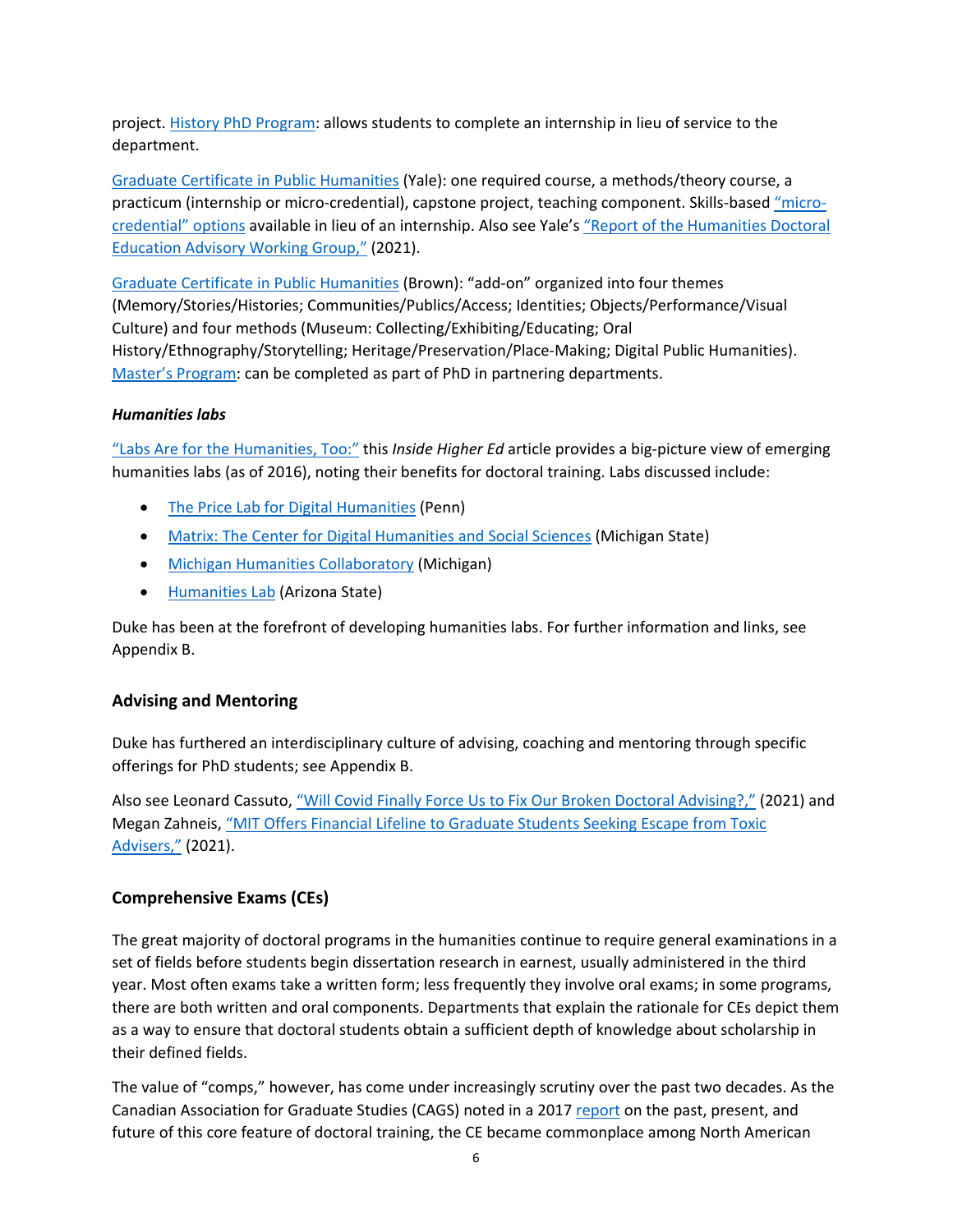universities in the 1930s, when departments introduced them as a method of standardizing assessment of increasingly large cohorts of doctoral students. Since then, little has changed in how faculty administer or evaluate comps, and a growing number of doctoral programs have come to view this mode of certifying the transition to doctoral candidacy as an ineffective mechanism of achieving their core training objectives. Common criticisms include the judgments that:

- The stakes associated with CEs create significant anxiety for many doctoral students without clear intellectual pay-offs
- Very few of even the best students produce high-quality work, given the disconnect between examination formats and the nature of humanistic analysis, writing, and other modes of conveying interpretations and arguments
- Many departments retain CEs less because of a clear intellectual rationale and more because of inertia, concern about seeming out of sync with other leading programs, and even commitment to a type of hazing—if current faculty survived the process, so too can the current cohort of doctoral students.

Over the past 15 years, a number of North American doctoral programs have found these critiques sufficiently compelling to discard CEs or reduce their scope. The major alternative has been some version of a portfolio of scholarly work in each of the fields identified by candidates, often linked to an oral examination on or formal discussion about portfolio contents. So far, this shift has been most evident in the discipline of history; departments making the switch include [Kansas,](https://catalog.ku.edu/liberal-arts-sciences/history/phd/#requirementstext) [Colorado,](https://www.colorado.edu/history/sites/default/files/attached-files/graduate_handbook_2020.pdf) [Emory,](http://history.emory.edu/home/graduate/phd-requirements.html#VI) [Tulane,](https://liberalarts.tulane.edu/sites/g/files/rdw466/f/sites/default/files/Graduate-Handbook-rev-1215.pdf) an[d New Mexico,](https://history.unm.edu/graduate/graduate-pdf-files/PHD%20Qualifying%20Exam%20Guidelines%20FINAL.pdf) as well as [Duke,](https://history.duke.edu/graduate/current/prelim) an early adopter in 2005. But versions of the portfolio approach have also been adopted across the humanities and interpretive social sciences. At Duke, [Cultural Anthropology,](https://culturalanthropology.duke.edu/graduate/portfolio) [Romance Studies,](https://romancestudies.duke.edu/sites/romancestudies.duke.edu/files/basic_pg_attachments/Portfolio%20Guidelines.pdf) and the program in [Computational Media, Arts, & Cultures](https://cmac.duke.edu/phd/requirements/preliminary-exam) all have versions of a portfolio system.

For examples of portfolio requirements outside the discipline of history and beyond Duke, see the English departments a[t Emory,](http://history.emory.edu/home/graduate/phd-requirements.html#VI-7) [Iowa,](https://english.uiowa.edu/sites/english.uiowa.edu/files/PhDHandbook%20for%20posting%20September%2014_%202017Final.pdf) and the [University of California-Riverside;](https://english.ucr.edu/phd-program) Anthropology at the [University of Virginia](https://anthropology.virginia.edu/sites/anthropology.virginia.edu/files/Grad%20Handbook%20071719.pdf) and [Carleton University;](https://carleton.ca/socanth/wp-content/uploads/Graduate-Guidelines-PhD-Anthropology-Final-Feb2618.pdf) American Studies at [UNC-Chapel Hill](https://americanstudies.unc.edu/graduate-studies-2/ph-d-american-studies/) (for one of three fields); Philosophy at the [University of California-Irvine,](https://www.humanities.uci.edu/philosophy/graduate/reqs.php) the [University of Pittsburgh](https://www.philosophy.pitt.edu/graduate/phd-requirements) and the [University](https://philosophy.utk.edu/grad/phd.php) of [Tennessee;](https://philosophy.utk.edu/grad/phd.php) French at [Johns Hopkins;](https://grll.jhu.edu/french/graduate/) and Science and Technology Studies a[t Rensselaer Polytechnic](http://catalog.rpi.edu/preview_program.php?catoid=22&poid=5477&returnto=541)  [Institute.](http://catalog.rpi.edu/preview_program.php?catoid=22&poid=5477&returnto=541) Any other Duke PhD programs intrigued by the portfolio model may also wish to consider the following more extended discussions of the rationale for moving to portfolios and overviews of how they operate:

["Portfolios Are Replacing Qualifying Exams as a Step on the Road to Dissertations"](https://www.chronicle.com/article/Portfolios-Are-Replacing/9141) (2008): highlighting the History PhD program at Kansas

["Connecting the Curriculum: A Collaborative Reinvention for Humanities PhDs"](https://profession.mla.org/connecting-the-curriculum-a-collaborative-reinvention-for-humanities-phds/) (2017): highlighting the implementation of digital portfolios at Arizona State

Whether departments continue to rely on more traditional qualifying exams or move to something like a portfolio model, the transition to candidacy beckons as an opportune moment for reflection by doctoral students and mentors alike. Departments might consider how best to foster student thinking about career goals and ambitions at this juncture, as well as conversation with faculty mentors about those topics.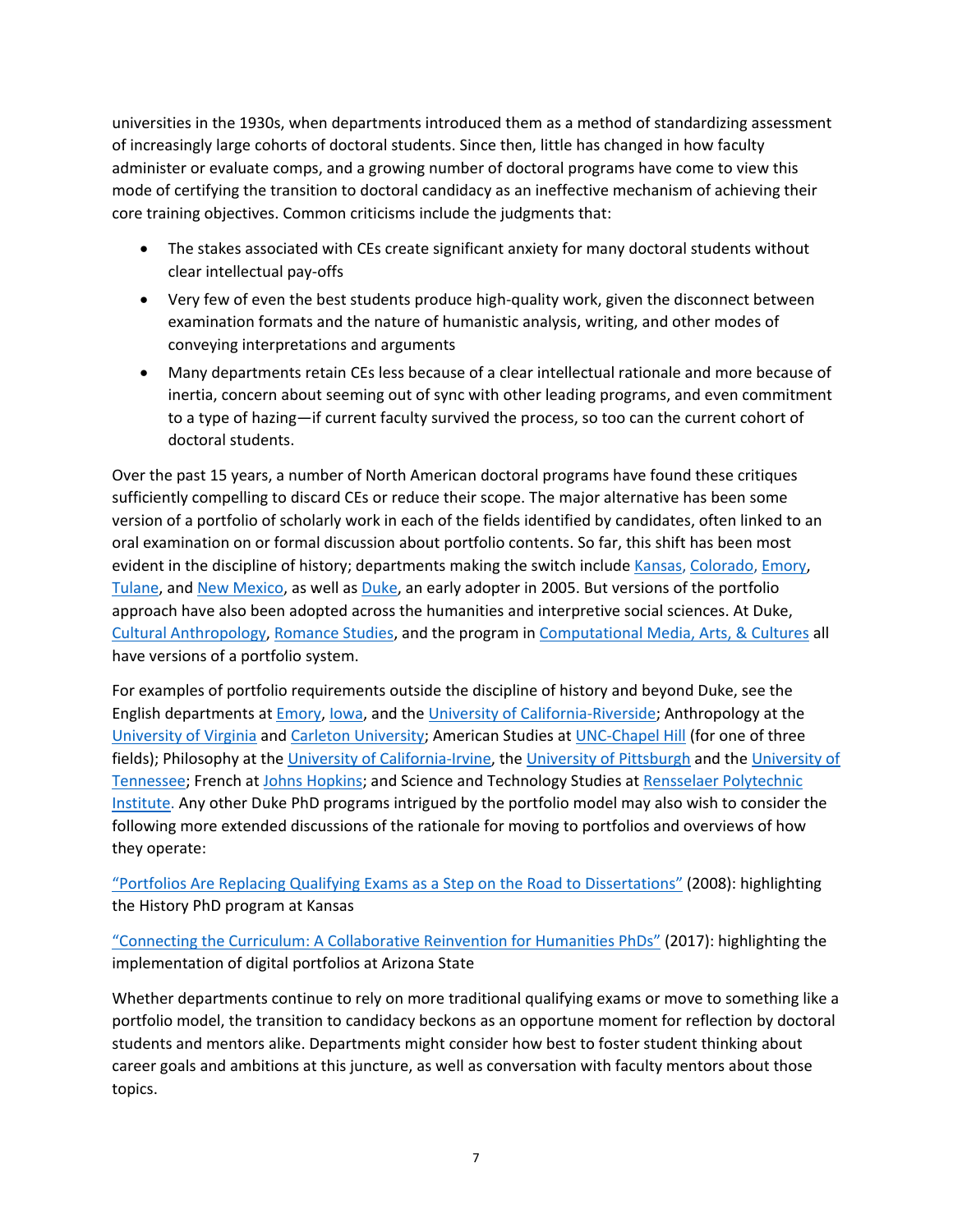# <span id="page-9-0"></span>**Expanding Options for the Dissertation**

Humanities dissertations typically reflect highly specialized scholarship with a very narrow intended audience, and take the form of a proto book-length monograph. Over the past few decades, there have been growing calls to expand the possible formats for the dissertation, especially in light of new forms of digital scholarship.

For a full discussion of the debates and new thinking that have been percolating around the issue of thesis format, see th[e Report of the CAGS Task Force on the Dissertation.](https://secureservercdn.net/45.40.148.221/bba.0c2.myftpupload.com/wp-content/uploads/2018/09/Dissertation-task-force-report-FINAL-Sept-EN-1.pdf) See also ["Imagining the](https://cgsnet.org/sites/default/files/March%20FINAL2.pdf)  [Dissertation's Many Futures,"](https://cgsnet.org/sites/default/files/March%20FINAL2.pdf) by the Council of Graduate Schools.

For illustrations of nontraditional dissertations, see the PhD in Gender Studies Progress, Evaluation, [Completion Handbook](https://www.queensu.ca/gnds/sites/gndswww/files/uploaded_files/Resources/PhD%20handbook.pdf) (Queen's U):

- Monograph dissertation
- Manuscript dissertation (minimum of three publishable, independent essays set within a larger document)
- Portfolio dissertation (multiple components of scholarship based alongside introductory and concluding writing)

[Next-generation dissertation:](https://nextgendiss.hcommons.org/what-why-how/) "any doctoral project whose form goes beyond the traditional written monograph" such as a website or other digital product, a graphic novel, a documentary, or a rap album (Syracuse U and Katina L. Rogers) (2021)

Community-engaged dissertation: David Hopes[, "Being Objective: Communities of Practice and the Use](https://etheses.bham.ac.uk/id/eprint/5344/1/Hopes14PhD.pdf)  [of Cultural Artifacts in Digital Learning Environments."](https://etheses.bham.ac.uk/id/eprint/5344/1/Hopes14PhD.pdf) (On the Shakespeare Birthplace Trust) (2014)

Graphic novel/comics dissertations: Nick Sousanis, *[Unflattening](http://spinweaveandcut.com/unflattening/)*; Nicholas Alexander Brown, ["The](https://profession.mla.org/dissertation-innovations-a-comics-dissertation/)  [Rousing of Ogma: Developing Functional Methodologies for the Production of Multimodal Scholarship"](https://profession.mla.org/dissertation-innovations-a-comics-dissertation/)

Digital dissertation: Amanda Visconti, ["How Can You Love a Work If You Don't Know It?"](http://dr.amandavisconti.com/)

Podcast dissertation: Anna Williams, ["My Gothic Dissertation"](https://profession.mla.org/dissertation-innovations-a-podcast-dissertation/)

# <span id="page-9-1"></span>**Support for Dissertation-Writing**

Many PhD programs implicitly operate on the premise that graduate students (who may never have written anything longer than a seminar paper), will "figure out" how to write a proto-monograph on a relatively short timeline.

Although programs can and should consider innovations to support dissertation writers, *there remains no substitute for the individual mentoring and timely feedback of a student's primary dissertation director.* Through firsthand observations in a pilot summer group coaching program for Duke humanities doctoral students in 2019, we observed that doctoral students encounter three distinct types of roadblocks: 1) setting goals and schedules, and demonstrating accountability (i.e., project management); 2) understanding their unique processes as writers; and 3) receiving timely, regular, and constructive feedback from dissertation advisors.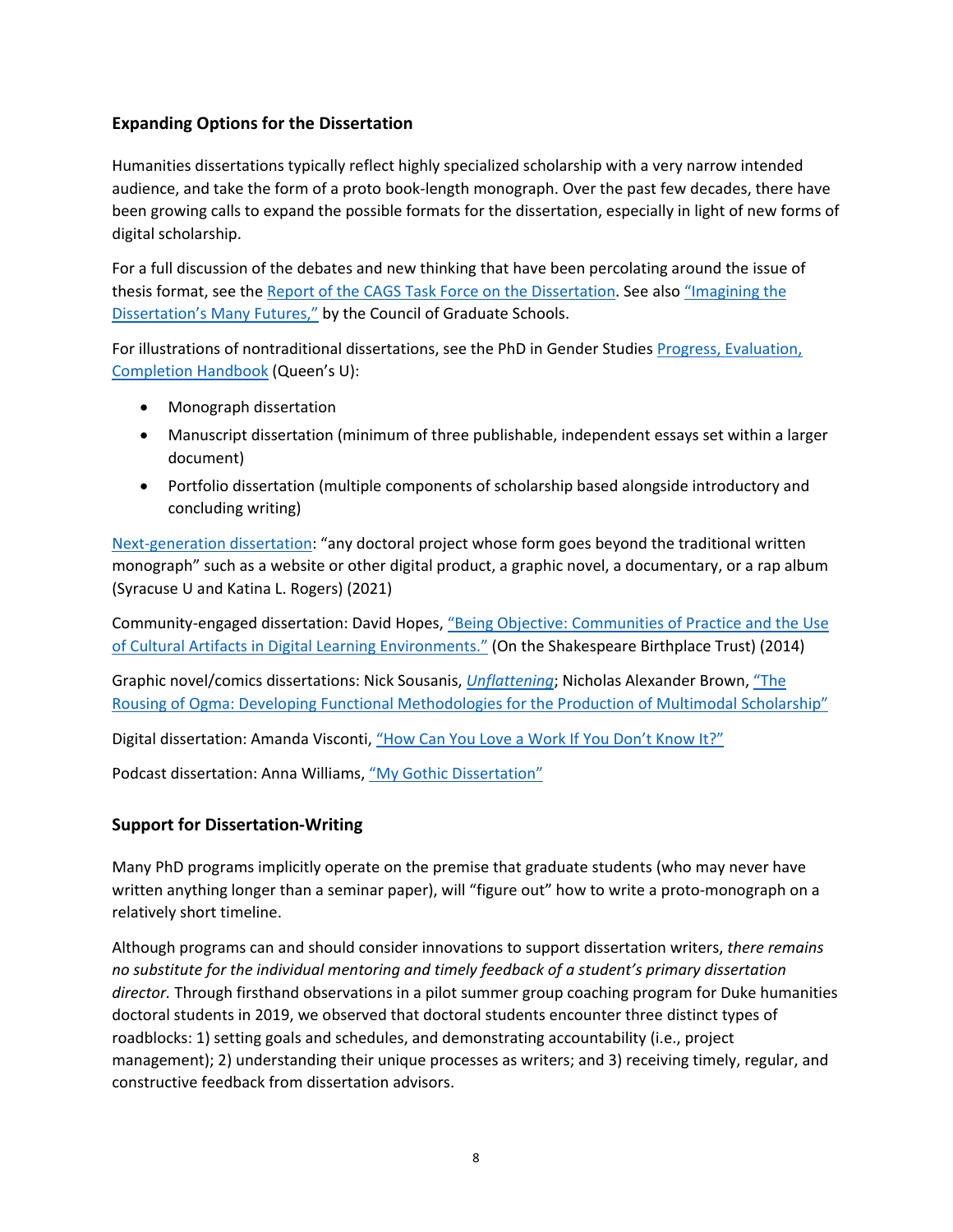Because the first two issues are not specific to a discipline, students can often get help in these areas from programs offered beyond PhD programs, or even beyond the university. The National Center for Faculty Development and Diversity, for example, offers a ["Dissertation Success Curriculum,"](https://www.facultydiversity.org/dissertation-success-public) offered virtually and free of charge to students at member institutions.

Far more difficult are situations where a students' progress can be delayed for weeks, even months (often over the summer) while they await feedback and direction from advisors. In such cases, we've observed that students rely heavily on others in their networks, including fellow graduate students and what have come to be known a[s "ghost advisors."](https://www.chronicle.com/article/Ghost-Advising/242729)

For a few extra-programmatic, university-wide undertakings to support dissertators, see:

University of Pennsylvania: [Dissertation Boot Camp](https://gsc.upenn.edu/academic-programs/thesis-and-dissertation-support/dissertation-boot-camp) (offered biannually, two weeks long; includes "before dawn" and "after dark" scheduling options)

<span id="page-10-0"></span>Stanford University[: Dissertation Boot Camp](https://undergrad.stanford.edu/tutoring-support/hume-center/writing/graduate-students/dissertation-boot-camp) (ten full writing days)

# **Alumni Engagement**

For departments seeking to help students make informed decisions about teaching intensive faculty positions or nonacademic career options, there are few resources more valuable than its network of program alumni who work in these domains. Most PhD programs have alumni in both teaching intensive universities and in noteworthy non-academic positions. You might find them through search engines maintained by your alumni affairs office, LinkedIn, and even Google. For example, [this article](https://www.europenowjournal.org/2017/06/05/a-different-doctor-reimagining-the-humanities-phd-for-a-changing-world/) by Kevin Boettcher discusses how Binghamton University identified and engaged with nonfaculty humanities PhD alumni through its NextGen PhD NEH grant.

PhD program faculty build the strongest bonds with students during their time on campus, and remain the most likely points of contact for students past graduation. For this reason, PhD programs and their faculty have a critical role to play in cultivating alumni networks and in providing current students with access to alumni mentoring and expertise.

Although alumni engagement typically involves informa[l extra-curricular](https://humwork.uchri.org/berkeley/) interactions, some PhD programs elsewhere have found creative ways to embed alumni outreach within their culture and activities. The [University of New Mexico's History PhD program,](https://history.unm.edu/alumni-and-friends/index.html) for example, relies on paid student labor to keep track of its alumni. It also has initiated a sequence of "alumni retreats" (bringing in clusters of alumni for conversations with students and faculty) and week-long alumni-in-residences (sustained engagements between a single alumni working beyond the academy and students/faculty).

# <span id="page-10-1"></span>**Total PhD Program Overhaul**

Many PhD programs in the humanities are far more likely to consider adjustments to specific features than root and branch revision. Some faculty may nonetheless find it instructive to learn about some doctoral programs that have undergone more dramatic reinvention.

Lehigh University (English PhD)[: "Outcomes-Based Graduate School: the Humanities Edition;"](https://www.chronicle.com/article/Outcomes-Based-Graduate/246501) this program "used data-centered, outcomes-based planning to assess and overhaul its doctoral curriculum in line with what made sense for its graduate students."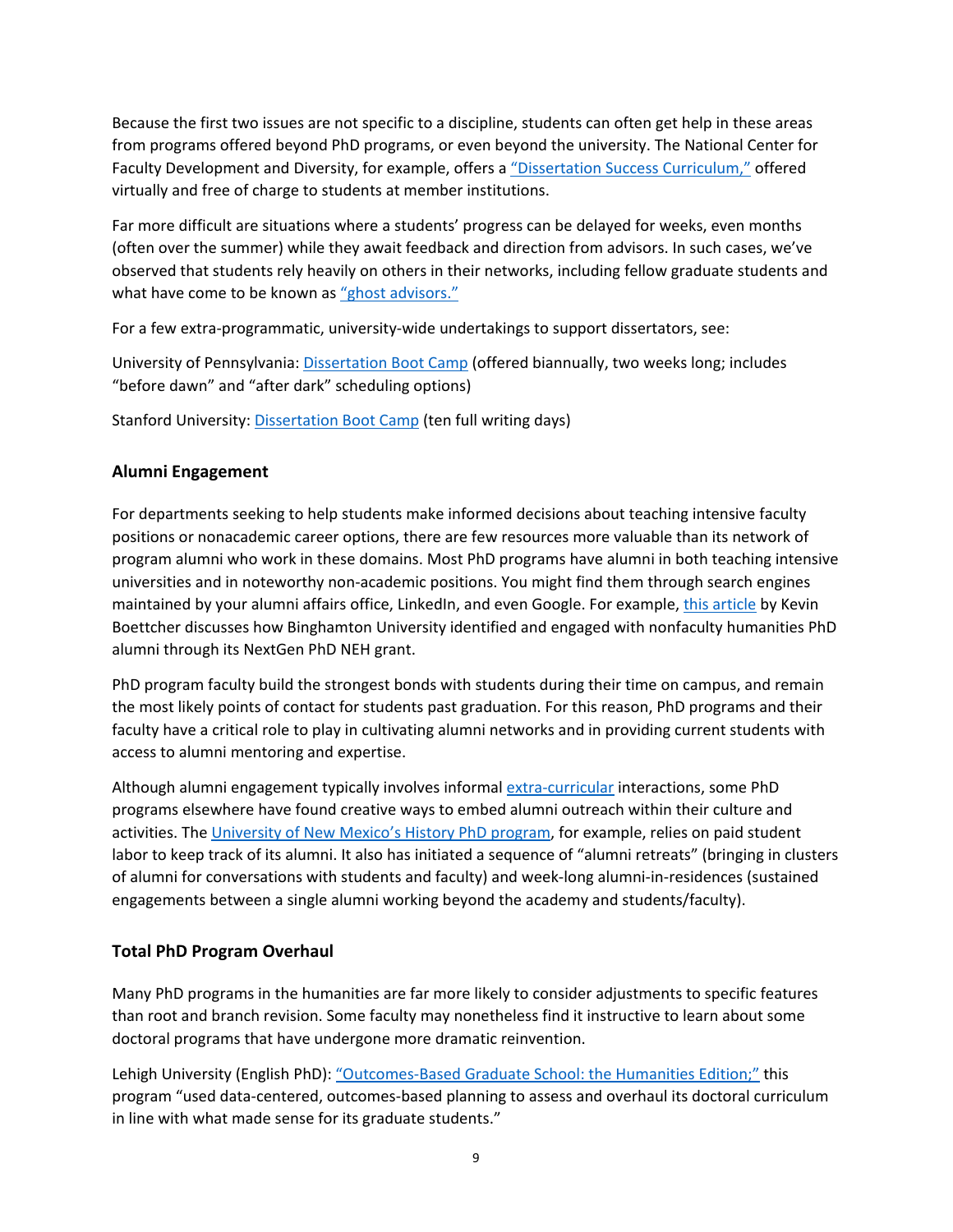Drew University (History PhD): ["Rethinking Graduate Education in History;"](https://www.historians.org/publications-and-directories/perspectives-on-history/february-2009/rethinking-graduate-education-in-history) Jonathan Rose reflects on the process the History PhD program undertook when it faced the prospect of imminent closure:

With our minds concentrated wonderfully, my department deconstructed and reconstructed the entire business of doctoral education. We took apart our existing program, closely examined every component, and (with a fine disrespect for tradition) asked how we could do things better. We surveyed our current and past students to find out what worked and what didn't work for them.

# <span id="page-11-0"></span>**Additional Reading**

Leonard Cassuto, ["Doctoral Training Should Include an Internship"](https://www.chronicle.com/article/doctoral-training-should-include-an-internship) (2020)

Leonard Cassuto, ["The Gender Politics of Doctoral Reform"](https://www.chronicle.com/article/the-gender-politics-of-doctoral-reform/) (2020)

Leonard Cassuto and Robert Weisbuch, ["The New PhD: How to Build a Better Graduate Education"](https://jhupbooks.press.jhu.edu/title/new-phd) (2021); related [article](https://www.chronicle.com/article/the-ph-d-isnt-working-right-now)

Leanne Horinko, Jordan Reed, James Van Wyck, eds., "The Reimagined PhD: Navigating 21<sup>st</sup> Century [Humanities Education"](https://www.rutgersuniversitypress.org/the-reimagined-phd/9781978809116) (2021)

Katina Rogers, ["Putting the Humanities PhD to Work: Thriving in and beyond the Classroom"](https://www.dukeupress.edu/putting-the-humanities-phd-to-work) (2020)

Katina Rogers, ["10 Steps to Reform Graduate Education in the Humanities"](https://academicworks.cuny.edu/gc_pubs/667/) (2020)

# **Effects of the Covid-19 Pandemic**

Dennis M. Hogan and Rithika Ramamurthy, "How the Coronavirus Will—or Should—Transform Graduate [Education"](https://www.chronicle.com/article/how-the-coronavirus-will-or-should-transform-graduate-education/) (2020)

Debra Stewart and James Neumeister, ["What We Learned in the Pandemic About Graduate Training"](https://www.chronicle.com/article/what-we-learned-in-the-pandemic-about-graduate-training) (2021)

Megan Zahneis, "The Shrinking of [the Scholarly Ranks"](https://www.chronicle.com/article/the-shrinking-of-the-scholarly-ranks) (2021)

Megan Zahneis and Audrey Williams June, ["How Has the Pandemic Affected Graduate Students? This](https://www.chronicle.com/article/how-has-the-pandemic-affected-graduate-students-this-study-has-answers)  [Study Has Answers"](https://www.chronicle.com/article/how-has-the-pandemic-affected-graduate-students-this-study-has-answers) (2020)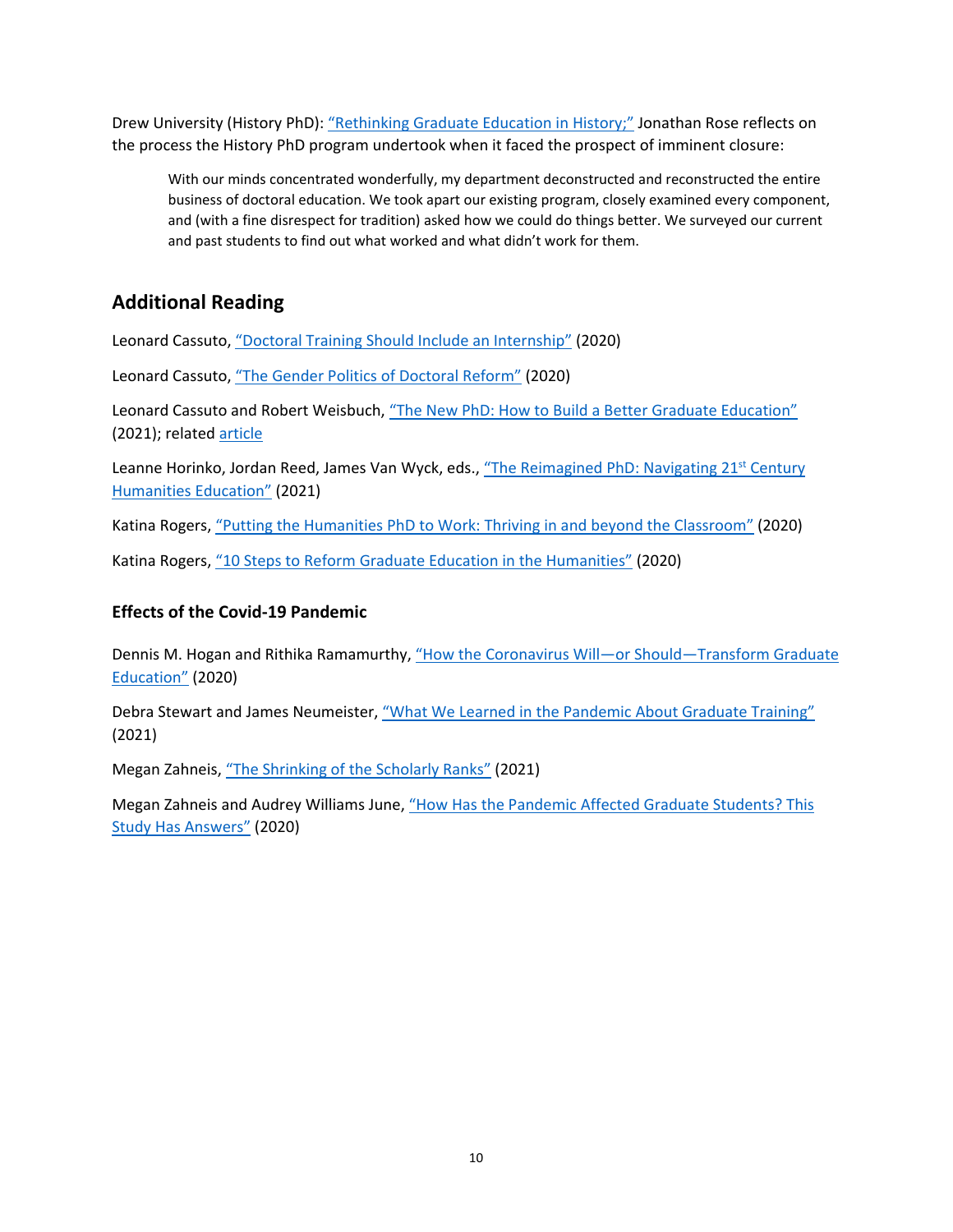# <span id="page-12-0"></span>**Appendix A: Career Diversity Resources for PhD Programs and Faculty**

We've compiled this inventory to help PhD programs plan and implement appropriate curricular change, regardless of where students will eventually land. Our intent has been to help PhD programs prepare students for rapidly changing roles both within the academy and elsewhere.

The resources in this section of the Appendix, however, are all noncurricular, and of the "just in time" variety. They are geared specifically towards helping faculty provide timely support for students and program alumni who—for one reason or another—will not be tenure-track professors.

# *Resources curated by and for specific disciplines*

American Historical Association: [Career Diversity Faculty Resources](https://www.historians.org/jobs-and-professional-development/career-diversity-for-historians/career-diversity-faculty-resources) (lots of institution-specific examples of innovations in History PhD program courses, and a description of "the 5 transferable skills" that History PhD programs can help students cultivate to broaden career preparation)

Modern Language Association: "Doctoral Student [Career Planning: A Guide for PhD Programs and](https://connect.mla.hcommons.org/doctoral-student-career-planning-faculty-toolkit/)  [Faculty Members in English and Other Modern Languages"](https://connect.mla.hcommons.org/doctoral-student-career-planning-faculty-toolkit/)

American Anthropological Association: [Working Group on Non Tenure-Track Employment in](https://www.americananthro.org/AdvanceYourCareer/Landing.aspx?ItemNumber=21819)  [Anthropology](https://www.americananthro.org/AdvanceYourCareer/Landing.aspx?ItemNumber=21819) (online community)

American Musicological Society: ["AMA Best Practices in Digital Scholarship"](https://www.amsmusicology.org/page/Tech_BestPractices)

American Philosophical Association: [Beyond Academia: Professional Opportunities for Philosophers](https://www.apaonline.org/page/beyondacademia) (see an entirely online version [here\)](https://www.apaonline.org/page/nonacademic)

Padeia Institute for Humanistic Study (Classics): website on ["Careers for Classicists"](https://www.paideiainstitute.org/careers_for_classicists)

[Phil Skills](http://www.philskills.com/) (Philosophy): an independent, online collection of stories and resources related to Philosophy PhDs and work beyond the academy

Society for Classical Studies: ["Career Advice for Graduate Students \(and Others\)"](https://classicalstudies.org/career-advice-graduate-students-and-others) and website on ["Related Careers"](https://classicalstudies.org/placement-service/related-careers)

### *Online resources (for PhD students, but faculty may find it helpful to be familiar with these)*

[Imagine PhD:](https://www.imaginephd.com/) an online resource created specifically for humanities PhD students, which includes selfassessments, information on different employment sectors, and an IDP form to facilitate the integration of various professional development activities into the PhD program trajectory

[The Versatile PhD:](https://gradschool.duke.edu/professional-development/access-versatile-phd) "an online resource to help humanities, social science, and STEM graduate students and Ph.D.s in all fields identify, prepare for, and succeed in non-academic careers"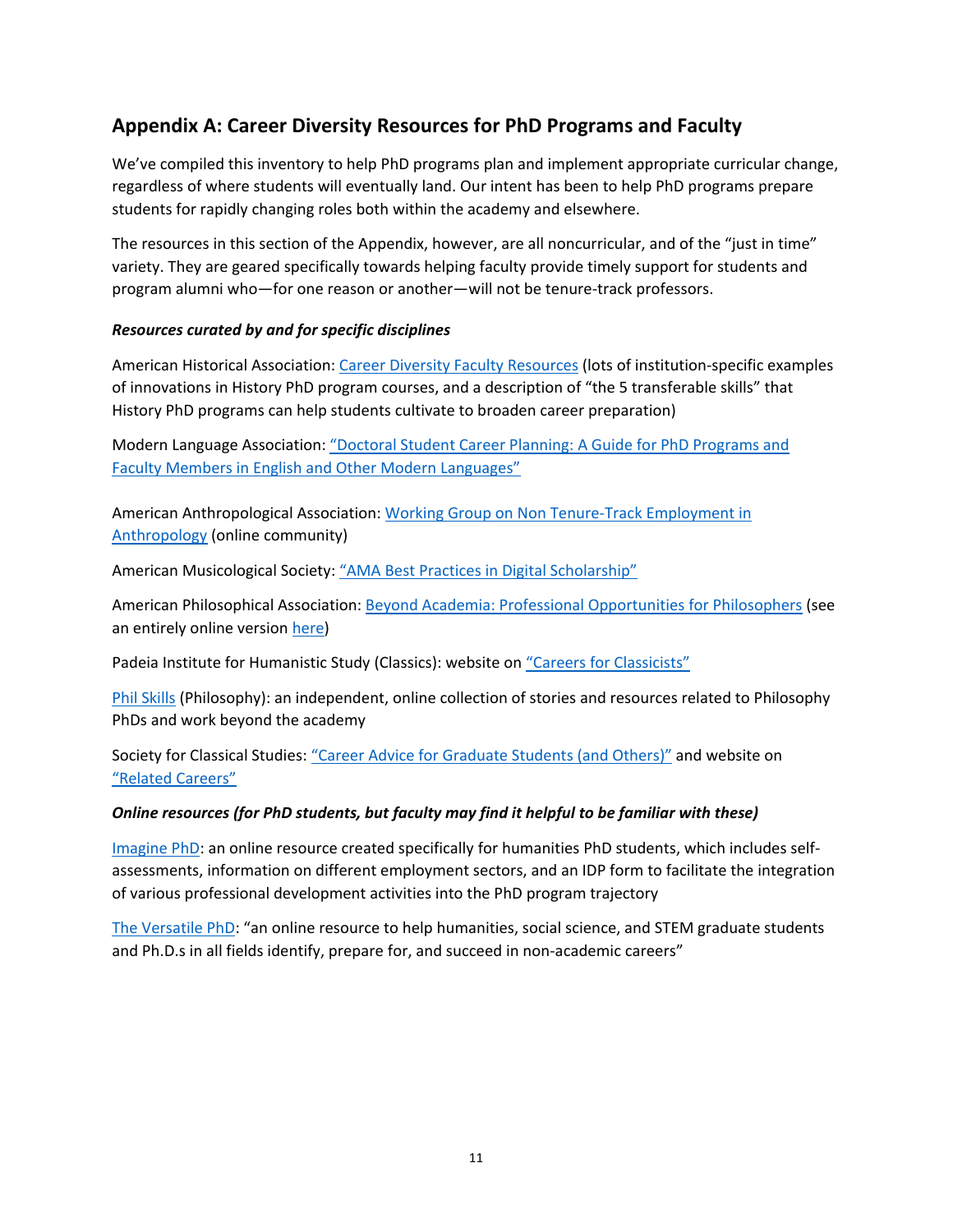# <span id="page-13-0"></span>**Appendix B: A Sampling of Resources and Opportunities to Enrich Humanities Doctoral Training at Duke**

At Duke, support for doctoral education spans many different programs, units, and schools. In the brief sampling of efforts across the university, we group opportunities and resources by funder or host.

# **Within PhD Programs[2](#page-13-1)**

# *Embedded humanities labs*

Duke's Mello[n Humanities Unbounded](https://humanitiesunbounded.duke.edu/) initiative embeds "active laboratory learning models in…humanities and social sciences departments by weaving collaborative research and project-based learning into new curricular frameworks. Vertically-integrated teams provide a range of funded opportunities for doctoral students, from engaging in team-based research, to mentoring undergraduates, to managing large-scale projects and programs. As the projects are interdisciplinary in nature, they also create spaces for PhD students to build intellectual community across disparate programs." Labs to this point - English's ["Representing Migration;"](https://sites.duke.edu/representingmigration/) History's ["Microworlds;"](https://sites.duke.edu/microworldslab/) Asian and Middle Eastern Studies' ["Games and Culture;"](https://sites.duke.edu/gamesandculture/) Cultural Anthropology'[s "Ethnography Workshop;"](https://humanitiesunbounded.duke.edu/labs/ethnography-workshop) Literature'[s "BrainCultures."](https://humanitiesunbounded.duke.edu/humanities-labs/braincultures)

# **Through the Provost's Office**

# *Interdisciplinary, vertically integrated collaborative research*

Humanities doctoral students have the opportunity to participate i[n Bass Connections,](https://bassconnections.duke.edu/) a university-wide program that annually supports over 60 interdisciplinary year-long research teams involving faculty and students at all levels. Doctoral students typically serve as project managers and mentors. Although some teams focus specifically on humanistic research, the program spans the entire university, and so also allows humanities PhD students to collaborate with researchers in STEM, business, policy, and other domains.

# *Funding for off-campus internships*

Duke'[s Graduate Student Training Enhancement Grants \(GSTEG\)](https://sites.duke.edu/interdisciplinary/funding-opportunities/graduate-student-training-enhancement-grants-gsteg/) supports doctoral students who arrange approved off-campus internships with community organizations that pursue projects that directly relate to their core academic research. A humanities-focused, NEH-funded pilot version of this initiative ran from 2017 through 2019. (Read about the 2019 VH@Duke interns [here.](https://versatilehumanists.duke.edu/2019/04/09/11-ph-d-students-named-vhduke-interns-for-2019/))

# *Complementary advising and coaching for humanities doctoral students*

The Office of Interdisciplinary Studies curates a biweekly newsletter of academic and professional development opportunities [\(Humanities Navigator\)](http://www.icontact-archive.com/archive?c=1560489&f=21532&s=25023&m=237818&t=f0b6e8c9655be1a7de980a9f5b09de688cd74907181363b66fe28b6d9138ce16) to help doctoral students identify and leverage appropriate resources beyond their individual departments. Because the range of options is potentially overwhelming, humanities doctoral students are encouraged to reach out to the Director of

<span id="page-13-1"></span><sup>&</sup>lt;sup>2</sup> Note: This section highlights features of Duke PhD programs not especially common elsewhere, and so excludes teacher training programs, mentoring initiatives, research and writing proseminars, modes of dissertation support, and mechanisms of academic job search preparation.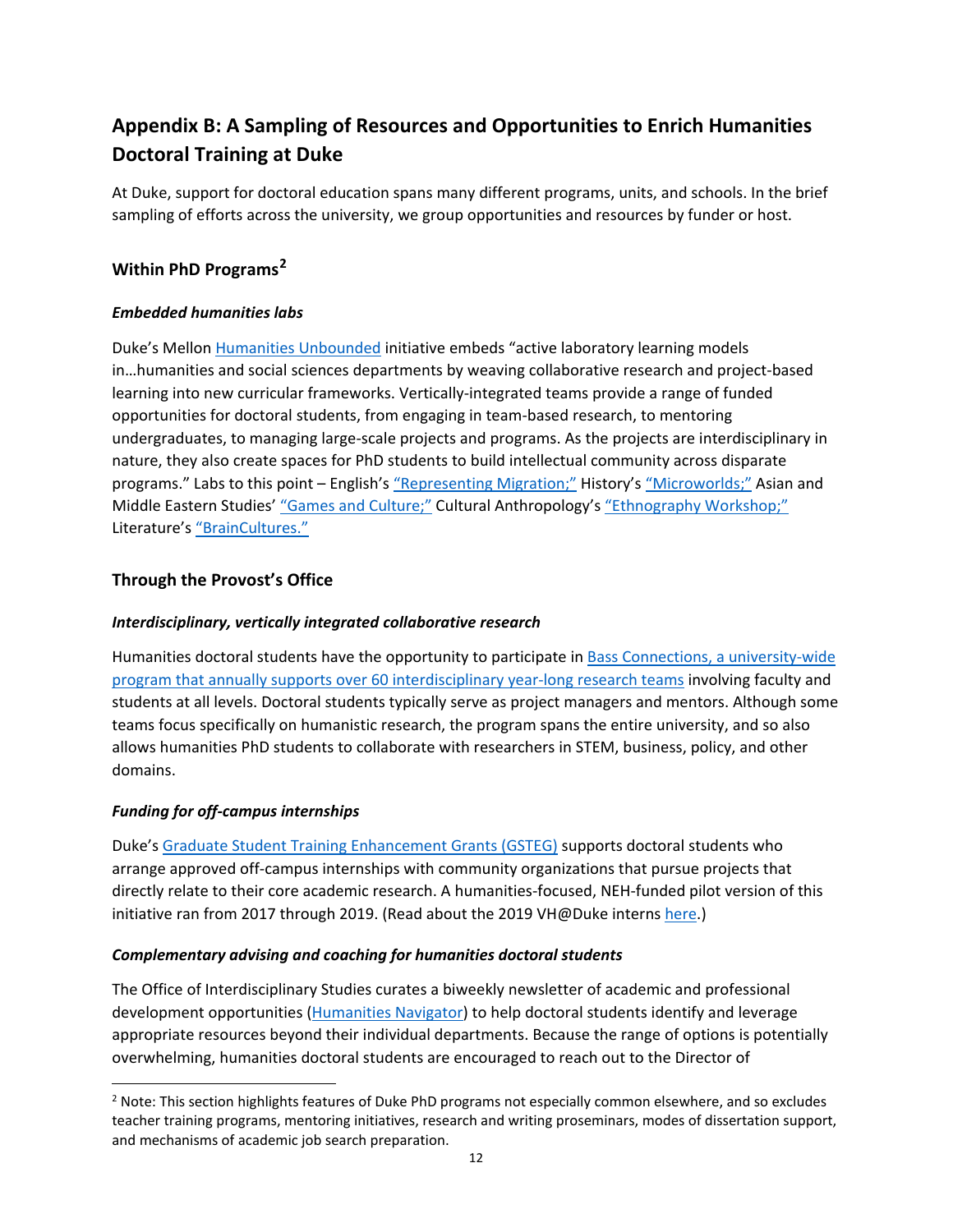Interdisciplinary Advising and Engagement (Maria LaMonaca Wisdom) for 1:1 advising or group coaching. A trained cohort of [peer mentors](https://sites.duke.edu/interdisciplinary/phd-student-peer-mentoring/) is another resource for PhD students. See Wisdom, Who's [Responsible for a PhD Student's Success?](https://www.chronicle.com/article/whos-responsible-for-a-ph-d-students-success) (2021) and [Why Don't We Teach PhDs to Be Mentors?](https://www.chronicle.com/article/why-dont-we-teach-ph-d-s-to-be-mentors) (2021).

# *Skills-building short courses*

The [Duke Graduate Academy](https://strategicplan.duke.edu/graduate-academy/) offers free short courses that introduce Duke graduate students and postdoctoral fellows to skills, tools, and knowledge that augment their regular coursework and help emerging scholars prepare for high-level research, innovative teaching, leadership, and/or public engagement. Not for credit.

# **Through The Graduate School**

# *Pedagogy*

[Bass Digital Education Fellows Program](https://gradschool.duke.edu/professional-development/programs/bass-instructional-fellowships/bass-digital-education-fellowships) (with Duke Learning Innovation): A year-long program that exposes students to methods and trends in digital pedagogy, and puts them in collaboration with Duke faculty on the creation of digital modules for undergraduate courses.

[Preparing Future Faculty Program:](https://gradschool.duke.edu/professional-development/programs/preparing-future-faculty) The PFF "provides a yearlong experience for PhD students and postdocs to prepare them for the multiple roles they may be asked to assume as future faculty members in a variety of academic institutions." Participants are paired with faculty from a range of nearly institutions, including HBCUs and SLACs, and a community college.

# *Professional Development*

[Emerging Leaders Institute:](https://gradschool.duke.edu/professional-development/programs/emerging-leaders-institute) This leadership program for doctoral students and postdocs is run by "a team of experienced leadership facilitators and coaches to develop their communication, selfawareness, professional adaptability, interdisciplinary teamwork, and leadership skills."

# **Though Interdisciplinary Centers and Institutes**

# *Interdisciplinary humanities labs*

The Franklin Humanities Institute has sponsored [11 humanities labs](https://fhi.duke.edu/labs) since 2010. Like the embedded departmental labs, they offer a range of academic and professional development opportunities for doctoral students. They also include the [PhD Lab in Digital Knowledge,](https://fhi.duke.edu/labs/phd-lab-digital-knowledge) which helps doctoral students learn more about trends in the digital humanities and apply them in appropriate ways to their dissertation research.

### *Interdisciplinary PhD student cohorts*

The Kenan Institute for Ethics (KIE) fund[s graduate student working groups](https://kenan.ethics.duke.edu/Graduate%20Student%20Programs/) in Environmental Ethics and Policy, Global Migration, Human Rights, Moral Attitudes and Decision-Making, Rethinking Regulation, and Religions and Public Life.

KIE also offers a [cohort-based fellowship program](https://kenan.ethics.duke.edu/graduate-fellowship/) for PhD students whose "dissertation research engages in interesting ways with significant normative issues."